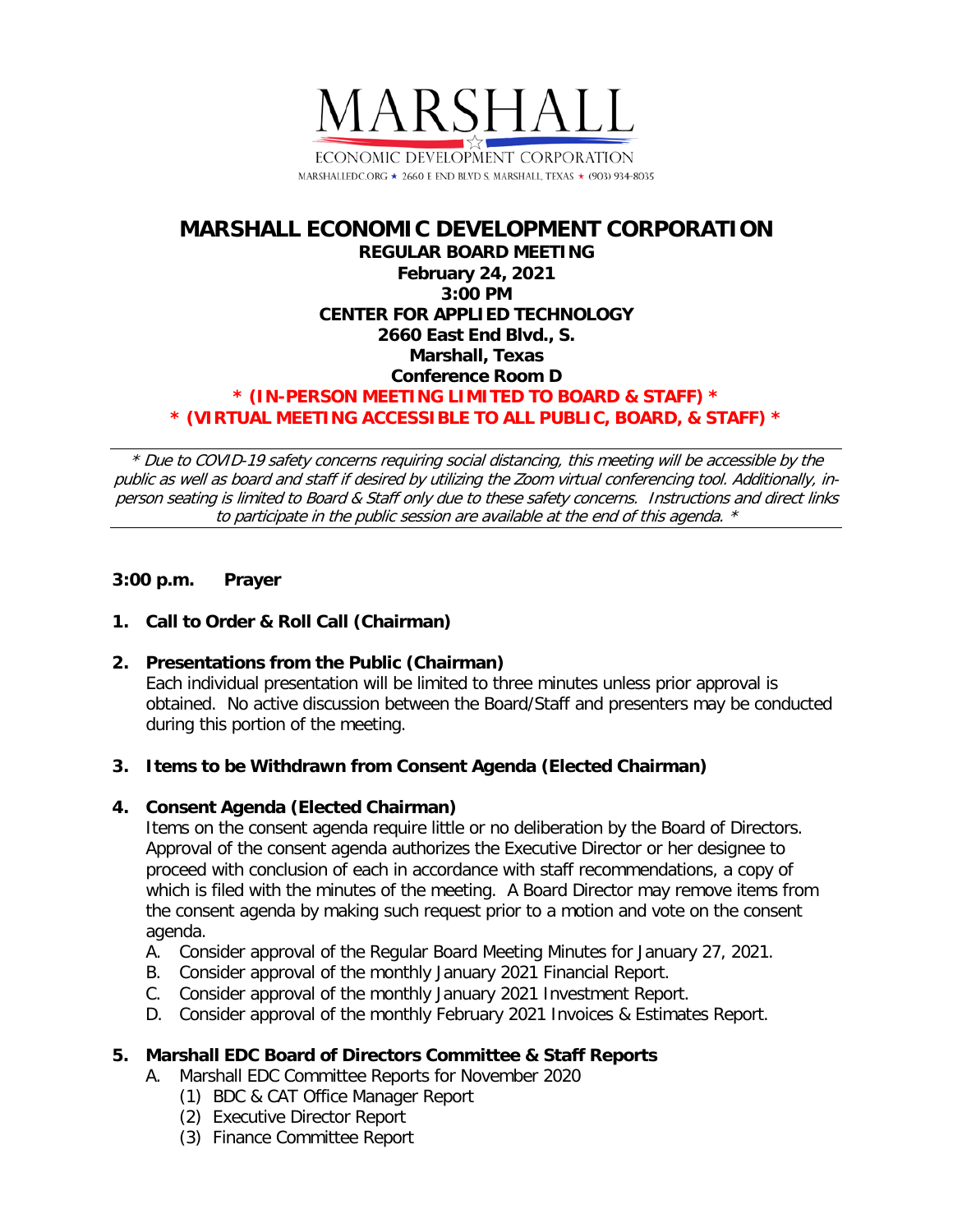

#### **6. Executive Session**

- **A. Discuss or deliberate regarding commercial or financial information that the governmental body has received from a business prospect that the government body seeks to have locate, stay, or expand in or near the territory of the governmental body and with which the governmental body is conducting economic development negotiations; or deliberate the offer of a financial or other incentive to a business prospect (section 551.087, Texas Govt. Code).**
	- (1) Project Composite
	- (2) Project Tarpon
	- (3) Project 5569
	- (4) Prospect Leads
- **B. Deliberate the purchase, exchange, lease, or value of real property if deliberation in an open meeting would have a detrimental effect on the position of the governmental body in negotiations with a third person. (Section 551.072, Texas Govt. Code).**
- **C. Deliberate the appointment, employment, evaluation, re-assignment, duties, discipline or dismissal of a public officer or employee. (Section 551.074, Texas Govt. Code).**
- **D. Reconvene into Regular Session**

The Marshall Economic Development Corporation will reconvene into Regular Session, pursuant to the provisions of Chapter 551 of the Texas Government Code, to take any action necessary regarding the executive session.

- **7. Consider the appointment of Chairs for EDC Committees. (Executive Director)**
- **8. Consider acknowledgement of the completion of sale of Lot 1, Gateway Park Subdivision, resurveyed to contain 4.577 acres, by Marshall EDC to Royalty Well Service, Inc. per terms of the Lease-Purchase agreements. (Executive Director)**
- **9. Consider approval of an internship position with Marshall EDC. (Executive Director)**
- **10. Consider approval to negotiate and execute a website services agreement. (Executive Director)**
- **11. Consider approval to negotiate and execute a lease agreement of Lot 2, Block 7, of the Marshall Business Park, including the 1108 Commerce building in the Marshall Business Park (Executive Director)**
- **12. Consider approval of an offer for economic development assistance to Project Tarpon as discussed in Executive Session. (Executive Director)**
- **13. Adjournment**